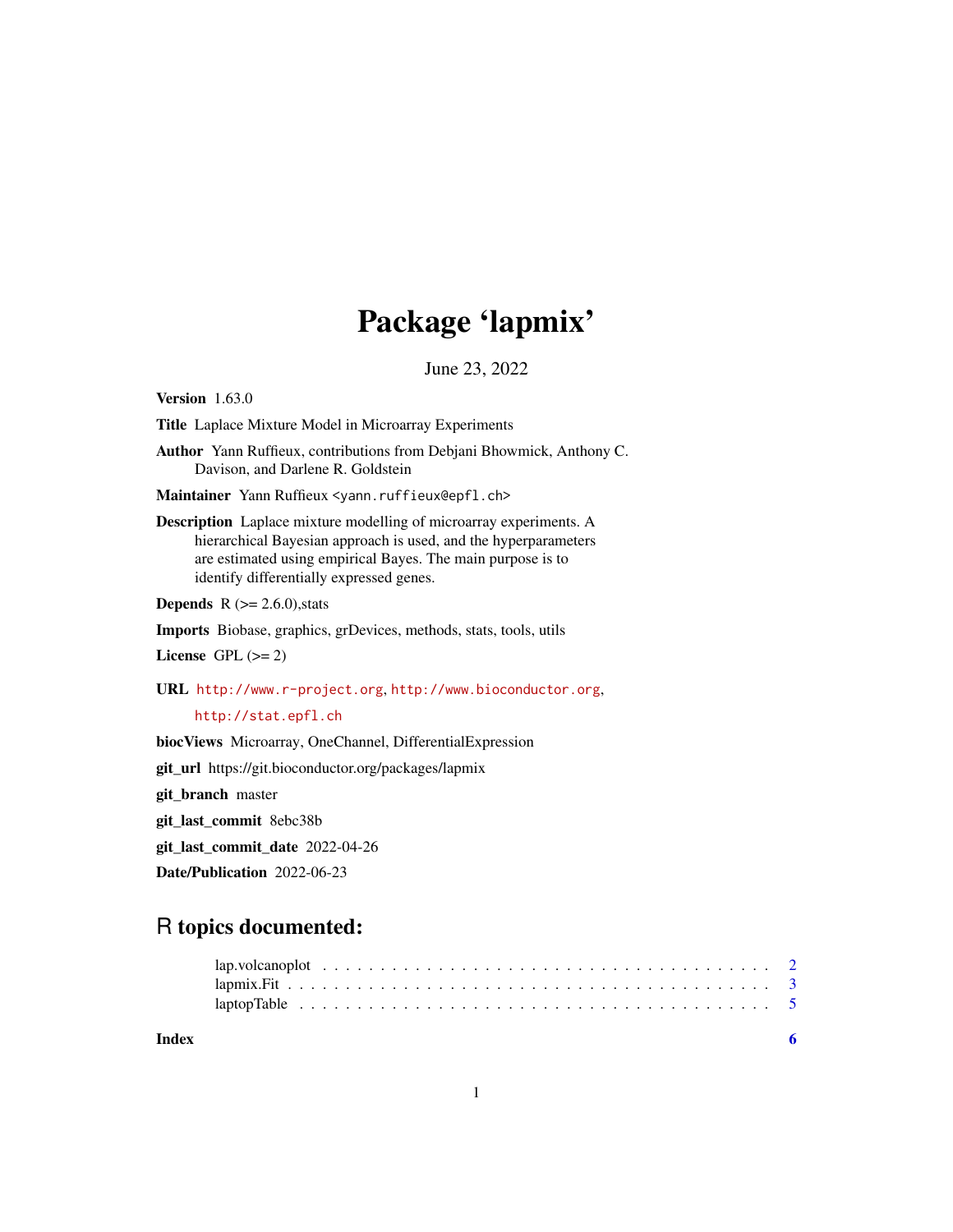<span id="page-1-0"></span>lap.volcanoplot *Laplace Volcano Plot*

#### Description

Creates a volcano plot of log-fold changes versus log-odds of differential expression under the Laplace mixture model.

#### Usage

```
lap.volcanoplot(res, highlight=0, ...)
```
#### Arguments

| res       | the output from the lapmix. Fit routine                                                                 |
|-----------|---------------------------------------------------------------------------------------------------------|
| highlight | number of genes to be highlighted; genes are highlighted in descending order of<br>their posterior odds |
| $\cdots$  | additional arguments given to the plot function                                                         |

#### Details

A volcano plot is any plot which displays fold changes versus a measure of statistical significance of the change.

#### Value

A plot is created on the current graphics device.

#### Author(s)

Yann Ruffieux

#### Examples

# See lapmix.Fit example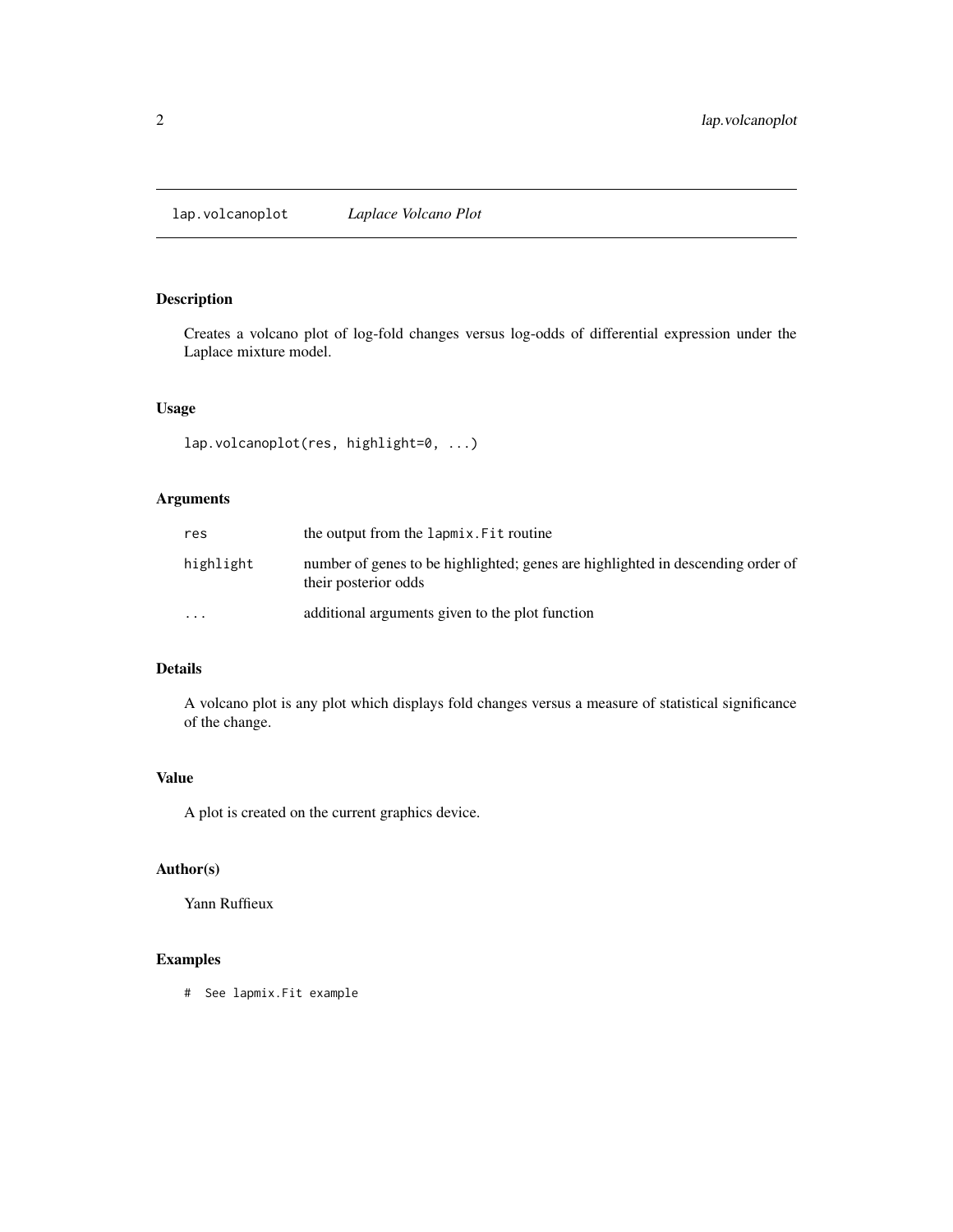<span id="page-2-0"></span>

#### **Description**

Computes posterior odds of differential expression under the Laplace mixture model, with parameters estimated using an empirical Bayes approach.

#### Usage

```
lapmix.Fit(Y, asym=FALSE, fast=TRUE, two.step=TRUE,
          w=0.1, V=10, beta=0, gamma=1, alpha=0.1)
```
#### **Arguments**

| Y                    | data. frame or matrix containing the log relative expression levels, where each<br>row represents a gene. Alternatively, a list of arrays of possibly different sizes,<br>or an object of class eset or Expression Set. |  |  |  |  |  |  |  |
|----------------------|-------------------------------------------------------------------------------------------------------------------------------------------------------------------------------------------------------------------------|--|--|--|--|--|--|--|
| asym                 | indicates whether the asymmetric Laplace model is used rather than the sym-<br>metric one.                                                                                                                              |  |  |  |  |  |  |  |
| fast                 | indicates whether the 'fast' estimation method is used.                                                                                                                                                                 |  |  |  |  |  |  |  |
| two.step             | indicates whether the two-step estimation method is used; otherwise the marginal<br>likelihood is maximised in one step.                                                                                                |  |  |  |  |  |  |  |
| w,V,beta,gamma,alpha |                                                                                                                                                                                                                         |  |  |  |  |  |  |  |
|                      | initial values given to the optimization algorithms for the estimation of the hy-                                                                                                                                       |  |  |  |  |  |  |  |
|                      | perparameters.                                                                                                                                                                                                          |  |  |  |  |  |  |  |

#### Details

This method fits the results of a microarray experiment to a Laplace mixture model. These results are assumed to take the form of normalized base 2 logarithm of the expression ratios. An empirical Bayes approach is used to estimate the hyperparameters of the model. The lap.lodds is sometimes known as the L-statistic (if the symmetric model is used) or the AL-statistic (if the asymmetric model is used). These statistics can be used to rank the genes according to the posterior odds of differential expression, via the routine laptopTable. They can be visualized using the lap.volcanoplot function.

If there are different numbers of replicates between genes, one may wish to write the data in a list of arrays. If a matrix representation is desired, one can stick in NaN's where appropriate.

The 'fast' estimation method ignores the integrals which cannot be computed with the t-distribution function. This method is suggested, since these problematic integrals are few and far between. The estimates are practically not affected, and we avoid the potential problems that arise when integrating numerically with the integrate function.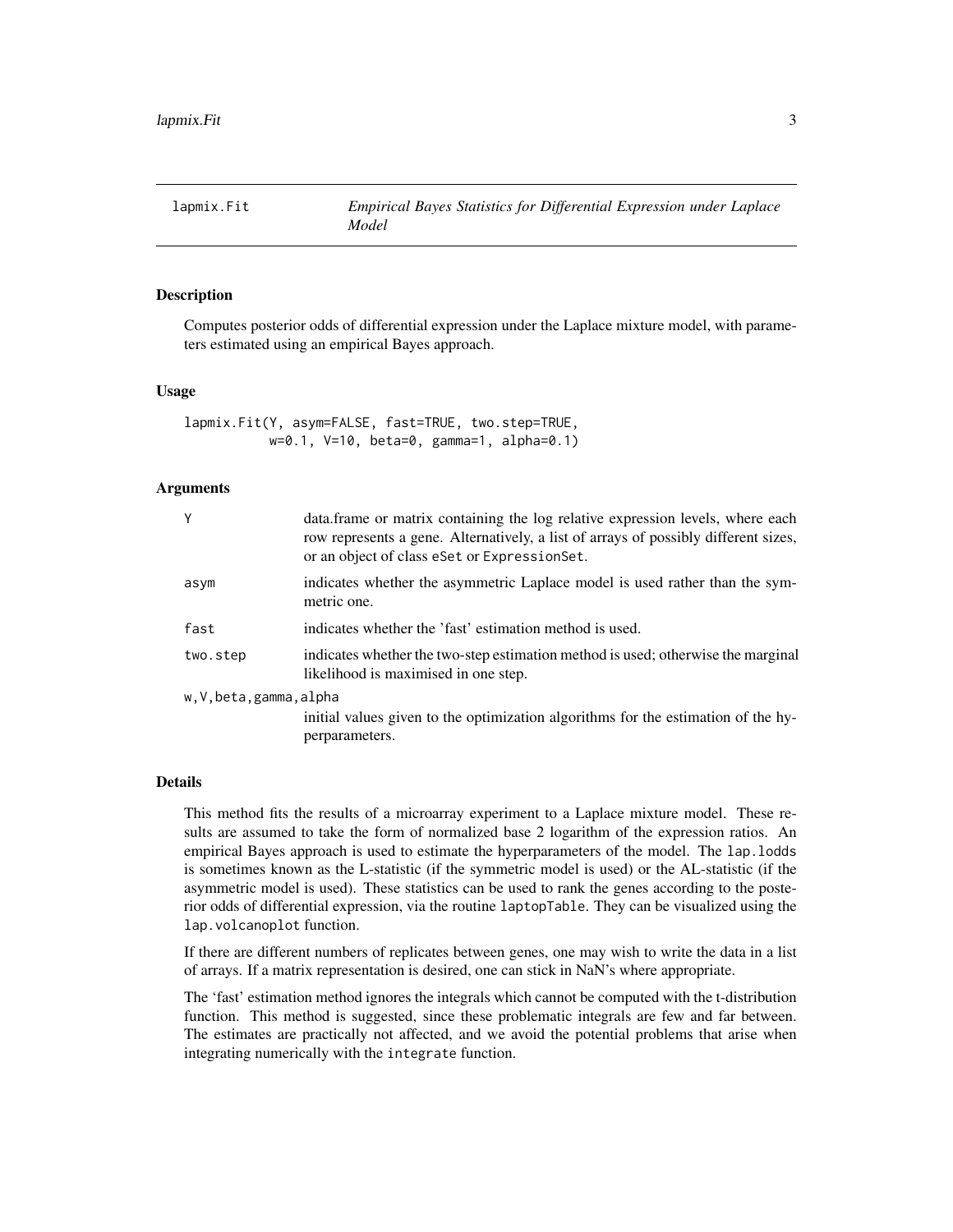#### Value

| lap.lods   | numeric vector containing the posterior log-odds of differential expression                                                                             |
|------------|---------------------------------------------------------------------------------------------------------------------------------------------------------|
| prob       | numeric vector containing the posterior probabilities of differential expression                                                                        |
| med.number | number of differentially expressed genes according to the median rule                                                                                   |
| M          | numeric vector with average log fold changes within genes                                                                                               |
| $S_S$      | numeric vector with sample variances within genes                                                                                                       |
| nb.rep     | numeric vector with number of replicates within genes                                                                                                   |
| estimates  | list containing the empirical Bayes estimates of the hyperparameters                                                                                    |
| code       | integer indicating why the likelihood optmization terminated, cf. nlm routine.<br>There are two such indicators in the case of the two-step estimation. |

#### Author(s)

Yann Ruffieux

#### References

Bhowmick, D., Davison, A.C., and Goldstein, D.R. (2006). A Laplace mixture model for identification of differential expression in microarray experiments.

#### Examples

```
# Simulate gene expression data under Laplace mixture model: 3000 genes with
# 4 duplicates each; one gene in ten is differentially expressed.
G <- 3000
Y < - NULL
sigma_sq <- 1/rgamma(G, shape=2.8, scale=0.04)
mu <- rexp(G, rate=1/(sigma_sq*1.2))-rexp(G, rate=1/(sigma_sq*1.2))
is.diff <- sample(c(0,1), replace=TRUE, prob=c(0.9,0.1), size=G)
mu <- mu*is.diff
for(g in 1:G)
Y <- rbind(Y, rnorm(4,mu[g], sd=sqrt(sigma_sq[g])))
# with symmetric model
res <- lapmix.Fit(Y)
res$estimates
laptopTable(res, 20)
lap.volcanoplot(res, highlight=res$med.number)
# with asymmetric model
res2 <- lapmix.Fit(Y, asym=TRUE)
res2$estimates
laptopTable(res2, 20)
lap.volcanoplot(res2, highlight=res2$med.number)
```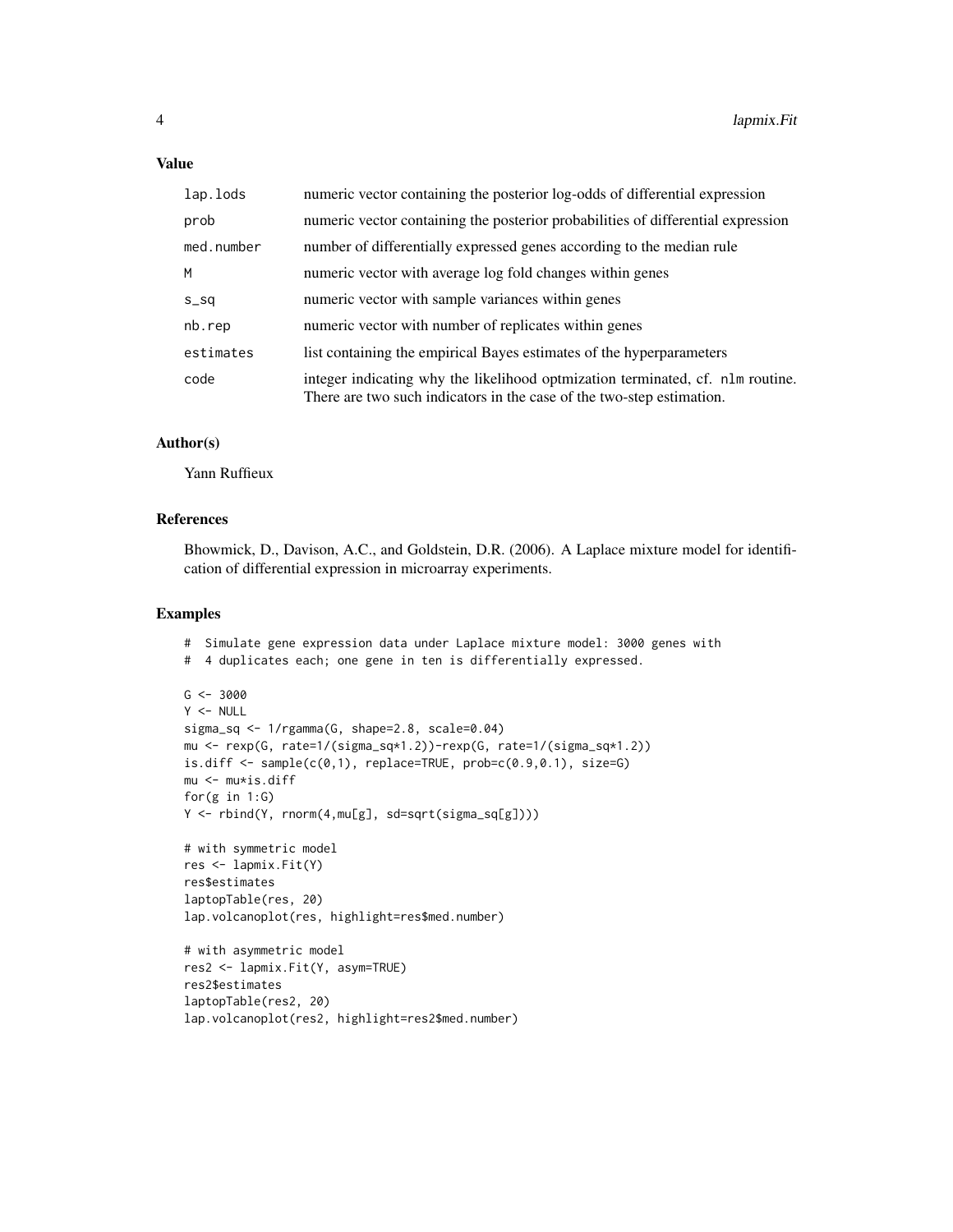<span id="page-4-0"></span>

#### Description

Extract a table of the top-ranked genes from a Laplace mixture model fit.

#### Usage

```
laptopTable(res, number=res$med.number, sort.by='L')
```
#### Arguments

| res     | the output from the lapmix. Fit routine                                                          |
|---------|--------------------------------------------------------------------------------------------------|
| number  | how many genes to pick out; if missing: number is determined by the median<br>rule               |
| sort.by | character string specifying statistic to sort the selected genes by in the output<br>data.frame. |

#### Details

This function summarizes a Laplace mixture model fit object produced by lapmix.Fit by selecting the top-ranked genes according to the posterior log-odds or M-values.

The sort.by argument specifies the criterion used to select the top genes. Only two choices at the moment: "M" to sort by the (absolute) coefficient representing the log-fold-change, and "L" to sort by the posterior odds of differential expression under the Laplace mixture model.

#### Value

A dataframe with a row for the number top genes and the following columns:

| M        | average log fold change                                      |
|----------|--------------------------------------------------------------|
| log.odds | log posterior odds that the gene is differentially expressed |

#### Author(s)

Yann Ruffieux

#### Examples

# See lapmix.Fit example